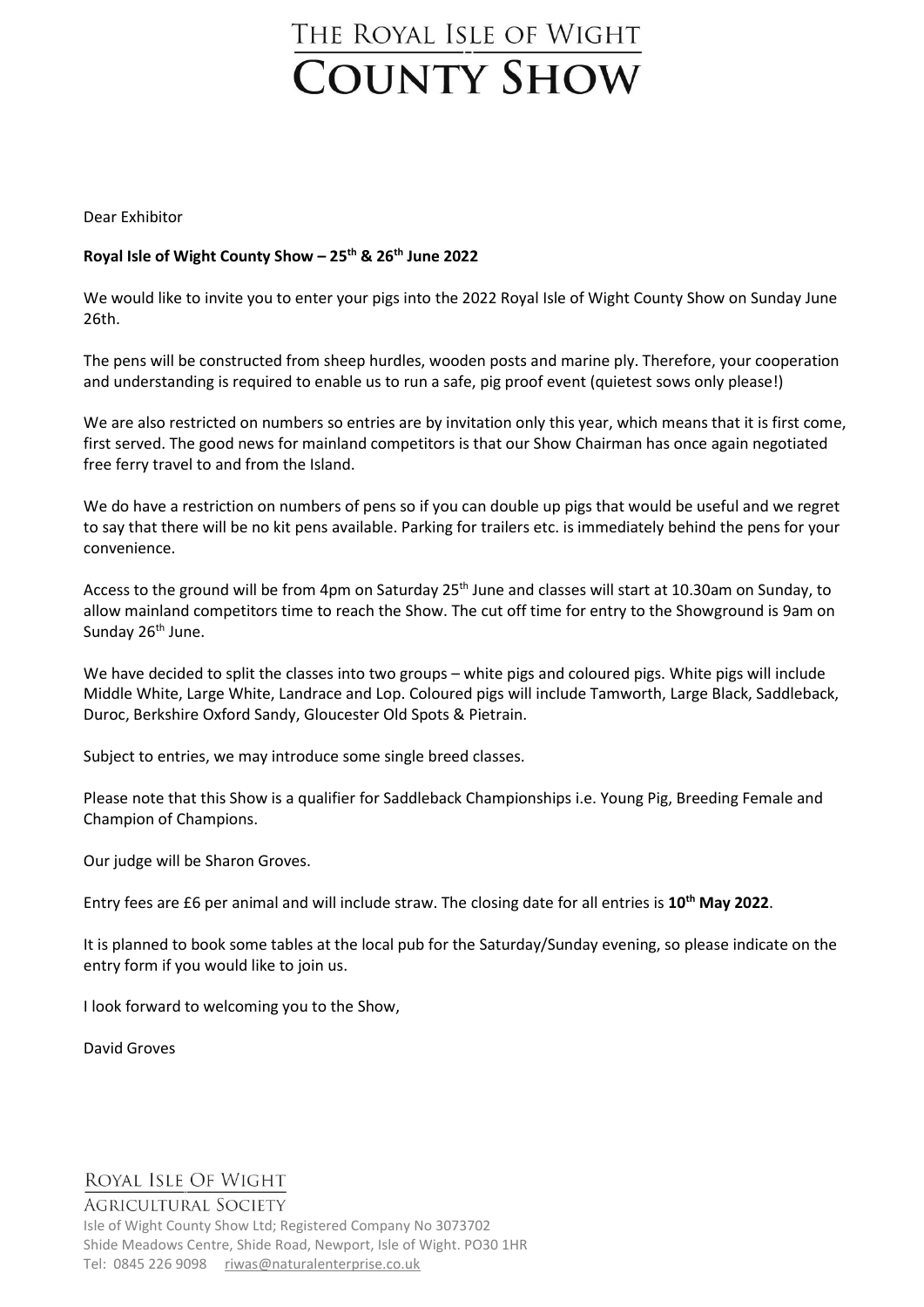

# **Royal Isle of Wight County Show 2022**

# **Sunday 26th June**

## **PIG CLASSES**

#### **White pigs**

Class 1 Jan gilts 2022 Class 2 Jan boar 2022 Class 3 July gilts 2021 Class 4 sow (must have had a litter of pigs within 6 months) Class 5 veteran sow (no restriction) Class 6 champion white pig

#### **Coloured pigs**

Class 7 Jan gilt 2022 Class 8 Jan boar Jan 2022 Class 9 July gilt 2021 Class 10 sow (must have had litter within 6 months) Class 11 veteran sow (no restriction) Class 12 champion coloured pig Interclass Boar Champion Class 13 RIWAS CUP for overall champion pig in show. Class 14 Pairs Competition (either sex) Class 15 Best Newcomer to show any breed of male or female pig

#### **RULES OF THE PIG SHOW**

All pigs forward on the day will be subject to a veterinary inspection and be in a presentable condition to qualify for entry into the showring at the discretion of the pig steward.

Exhibitors will be required to wear white show coats and shirt and tie and will be judged on appearance along with their pig.

### ROYAL ISLE OF WIGHT

#### **AGRICULTURAL SOCIETY**

Isle of Wight County Show Ltd; Registered Company No 3073702 Shide Meadows Centre, Shide Road, Newport, Isle of Wight. PO30 1HR Tel: 0845 226 9098 [riwas@naturalenterprise.co.uk](mailto:riwas@naturalenterprise.co.uk)